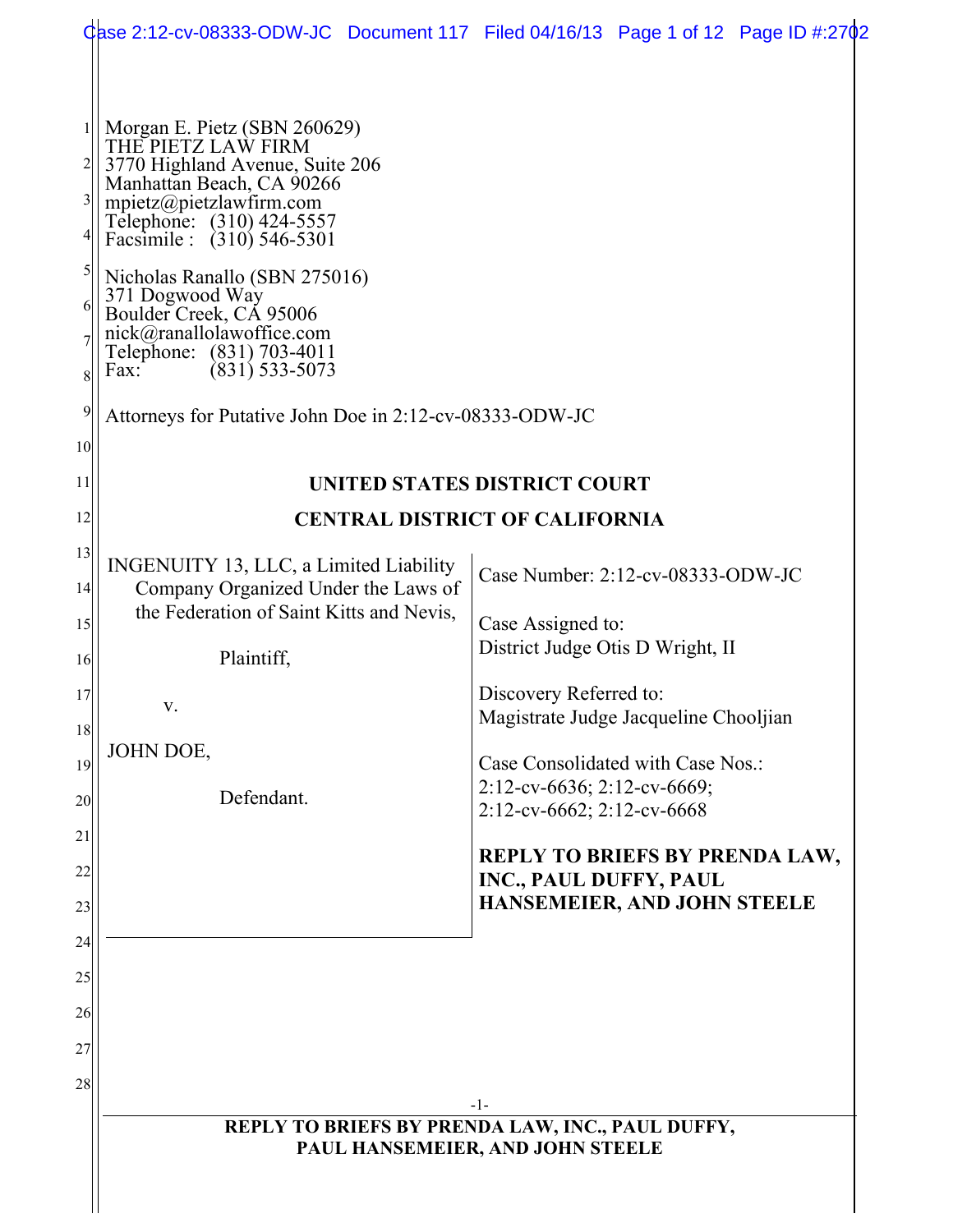### **MEMORANDUM IN REPLY**

The putative John Doe in 2:12-cv-08333, by and through counsel, hereby replies to the Reponses to Order to Show Cause filed by respective special counsel for Paul Duffy, Prenda Law, Inc., and Angela Van Den Hemel (ECF No. 108); for Paul Hansemeier (ECF No. 109); and for John Steele (ECF No. 110).

First, where were these new arguments in February or March? The Court has now held not one but two evidentiary hearings on sanctions, which John Steele, Paul Hansemeier and Paul Duffy (collectively, "**Prenda Senior Management**") were ordered to attend, but in which they declined to participate. Just last week (*after* refusing to answer any of the Court's questions), Mr. Steele was quoted in the adult industry press saying he has been aware of these proceedings for two months. Dec'l. of Morgan E. Pietz (April 16, 2013) ("Pietz Dec'l."), **Exhibit KK.**<sup>1</sup> Similarly, the declaration of Brent Berry, submitted by counsel for Duffy and Prenda, was executed on February 15, 2013 (*see* ECF No. 108-3, p. 2). Given the grave import the Court indicated it was attaching to the Alan Cooper issue, why was the Berry declaration withheld for almost two months, and then filed at the eleventh hour? Further, why did Prenda not call Berry to testify at either evidentiary hearing? Nobody has asserted he was unavailable. The answer is that Berry's credibility would have been destroyed on cross-examination, for a variety of reasons, and this is just more gamesmanship.<sup>2</sup> In addition, PDF metadata shows that "Paul," presumably Hansemeier, has been involved in the preparation of pleadings here since December.

Prenda Senior Management's new arguments are all a day late and a dollar short. The egregious misconduct of the Prenda attorneys here undermines the very integrity of the judicial system. Substantial compensatory civil sanctions are entirely appropriate.

### **REPLY TO BRIEFS BY PRENDA LAW, INC., PAUL DUFFY, PAUL HANSEMEIER, AND JOHN STEELE**

<sup>-2-</sup>  $\frac{1}{1}$ <sup>1</sup> "I can say that I never even heard of the case in front of Judge [Otis] Wright until two months ago. . . I am very confident that once the facts are reviewed by Judge Wright, or the 9th U.S. Circuit Court of Appeals if necessary, this latest effort funded by the Electronic Frontier Foundation to stop anti-piracy litigation will fail."' http://newswire.xbiz.com/view.php?id=161511 <sup>2</sup> Special counsel still has yet to explain what part of Local Rule 5-4.2 mandated the paper filing of the supposed emergency motion seeking relief from the order to appear. Citing the court's website is no excuse for disregarding procedures governed by *rule. See* ECF No. 108 at 31:13-18.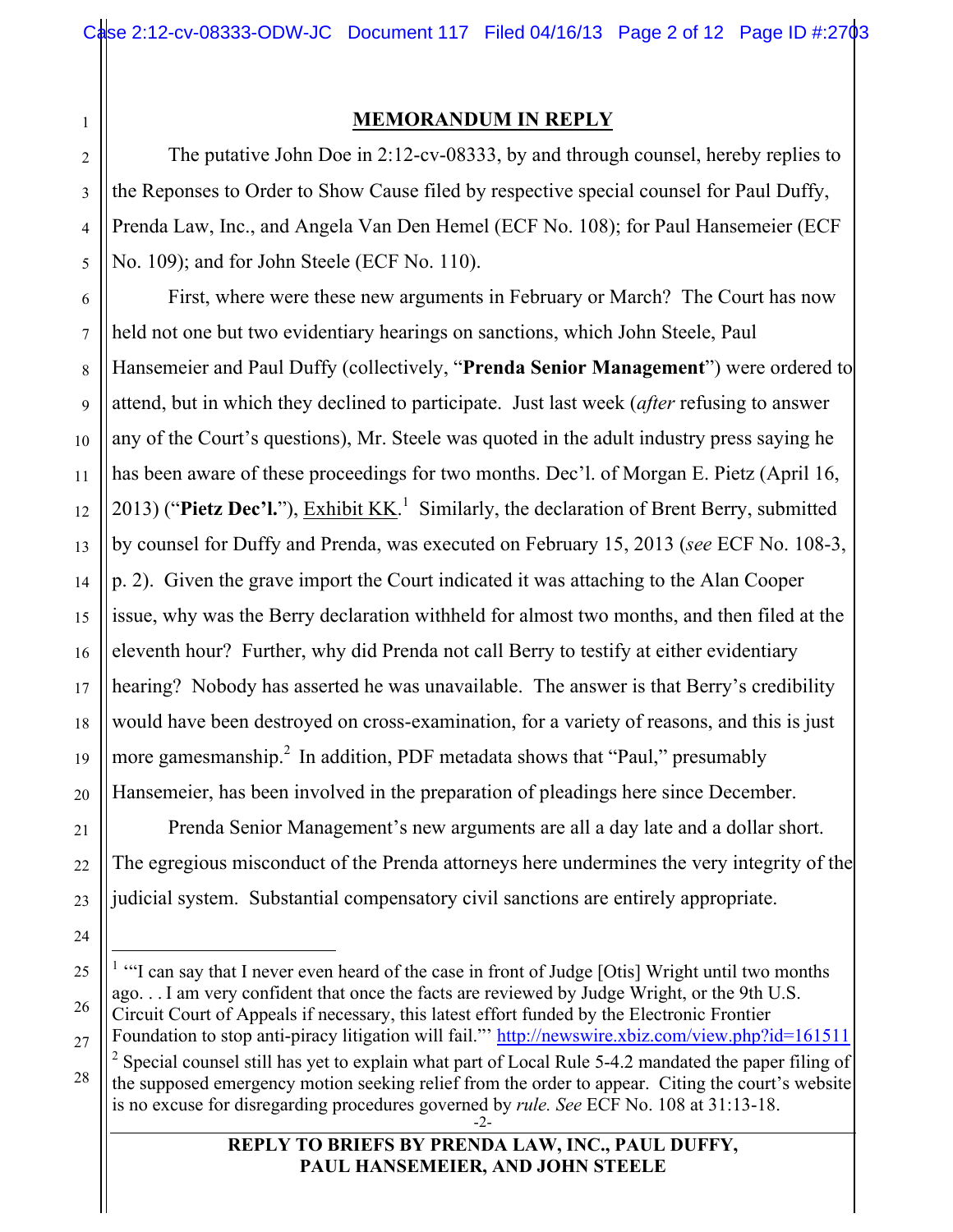1 2

3

4

5

6

7

8

9

10

11

12

13

15

16

17

18

19

20

21

22

23

24

26

27

28

# **(a) Admissible Documentary Evidence Showing that John Steele has an Interest in Prenda Clients, Including AF Holdings, LLC**

In response to a prior investigation by the Florida bar, John Steele, through counsel, in a formal pleading, explained his relationship to Prenda Law, Inc., as follows, "The Prenda law firm is comprised of Attorney Joe Perea and Paralegal Mark Lutz. Mr. Steele is actually a client of Prenda*. Steele maintains an ownership interest in several of Prenda's larger clients*. His presence at Prenda would be solely in the capacity of a client." Pietz Dec'l., Exhibit LL, p. 12 (emphasis added) (page numbers from footer, match CM/ECF).

14 25 In the objections to undersigned's request for leave to file this reply, Prenda Senior Management somewhat incredibly argues *that Mr. Steele's response to the Florida Bar* is a statement made by someone *other than Mr. Steele*. ECF No. 108 at 7–8. If Prenda Senior Management is now saying that facts Mr. Steele represented to the State Bar of Florida, through counsel, in a pleading, as part of formal proceedings, *really are* subject to reasonable dispute, then that position would seem to very seriously call into question Steele's candor and honesty to the Florida bar. In any event, regardless of whether the underlying statement is true, the Court can take judicial notice of the fact *that Steele, through counsel, told the Florida bar* he has an interest in Prenda clients. Moreover, the Court need not take judicial notice of this pleading or hold the 201(e) hearing Prenda Senior Management is now threatening as a delay tactic, as it is also admissible as a nonhearsay admission by a party opponent, given that Mr. Steele has become a party to this proceeding, and that this statement was made by his lawyer, who he both authorized to file the pleading, and who was his agent in connection with that proceeding. *See* F.R.E.  $801(d)(2)(C)$  and (D). Further, the document is also separately admissible and not hearsay insofar as it is not offered to prove the truth of Steele's statement, but rather to prove that, whether its true or not, Steele told the Florida bar he had an interest in Prenda clients.

The Prenda "clients" in which Mr. Steele has an interest also apparently include AF Holdings, LLC. Attorney Jacques Nazaire represents the plaintiff in *AF Holdings, LLC v. Patel*, N.D. Ga. No. 12-cv-262. In connection with that representation, Mr. Nazaire did

### -3- **REPLY TO BRIEFS BY PRENDA LAW, INC., PAUL DUFFY, PAUL HANSEMEIER, AND JOHN STEELE**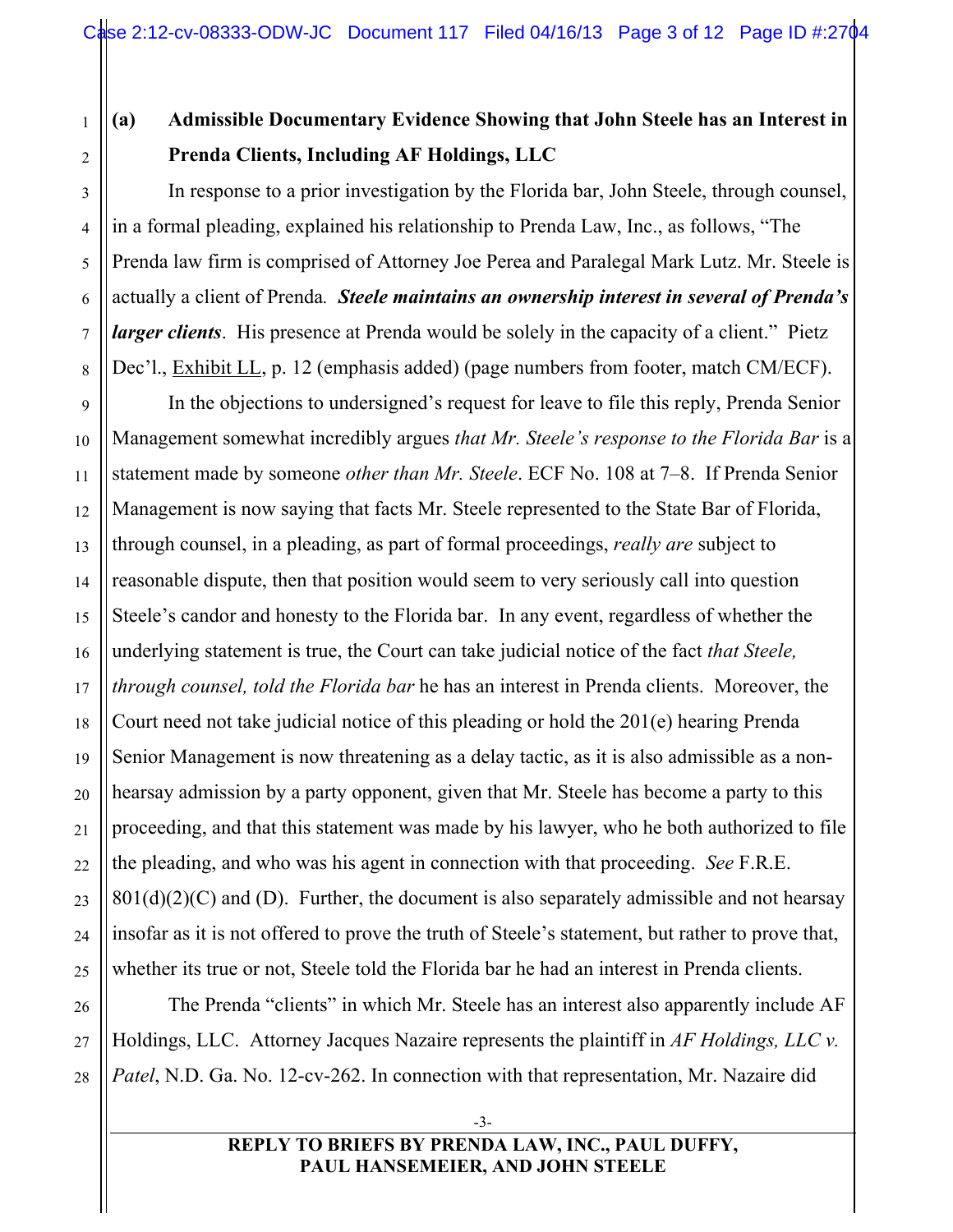1 2 3 4 5 some meeting and conferring back and forth with a John Doe defense attorney in Georgia named Blair Chintella. Specifically, after the Alan Cooper revelations came to light, Chintella pressed Nazaire on that issue by email. Nazaire replied, "I would like to subpoena him [*i.e., Alan Cooper*] and have him state under oath that he has never received a dime from *John Steele, who has an interest in AF*" Exhibit MM, p. 27 (bold added).

6

7

8

9

10

11

12

13

14

15

16

17

18

19

20

21

22

23

24

25

26

27

28

In their objections, Prenda Senior Management appeared to misunderstand (or intentionally ignore) the main thrust of the argument about why this email is admissible evidence. First, AF Holdings, LLC is a party to this action. Second, as apparent from the complaint (Pietz Dec'l., Exhibit NN) and the docket report (Pietz Dec'l., Exhibit OO) in *AF Holdings, LLC v. Patel*, N.D. Ga. No. 12-cv-262, as well as from the email itself, it is indisputable that Nazaire *was counsel of record for AF Holdings, LLC* when he made the assertion at issue*. See* Exhibit NN, Exhibit OO. Accordingly, several of the sub-parts of F.R.E. 801(d)(2) likely apply. Nazaire was AF Holdings' attorney, *i.e.*, agent, acting within the scope of that agency relationship because he was writing opposing counsel in a case where he was counsel of record. *See* F.R.E. 801(d)(2)(D); *see also id.* at (d)(2)(A) and (d)(2)(C). In sum, the email is admissible to show that AF Holdings, LLC was part owned by John Steele (that Steele "ha[d] an interest in AF").

In short, if there was any doubt about whether the Prenda lawyers had an undisclosed interest in the offshore shell companies that are the plaintiffs in the cases before this Court, these documents settle it, at least with respect to Steele and AF Holdings.

Proof of this point means that Paul Hansemeier almost certainly perjured himself at his February 19, 2013, 30(b)(6) deposition when he failed to disclose Steele's interest in AF Holdings (*e.g.*, ECF No. 69-1 at 127:14–17) and despite Hansemeier's admission that he meet with Steele prior to the deposition to prepare for it (*id.* at 253:18–21). It also means that Local Rule 7.1-1 has been violated here, multiplied times 45 cases. And despite Prenda Senior Managements' argument that there is nothing wrong with lawyers having an interest in their clients, it is not so clear that this kind of champertous arrangement is legal under various state laws and ethical under various state bar rules. Admittedly, the modern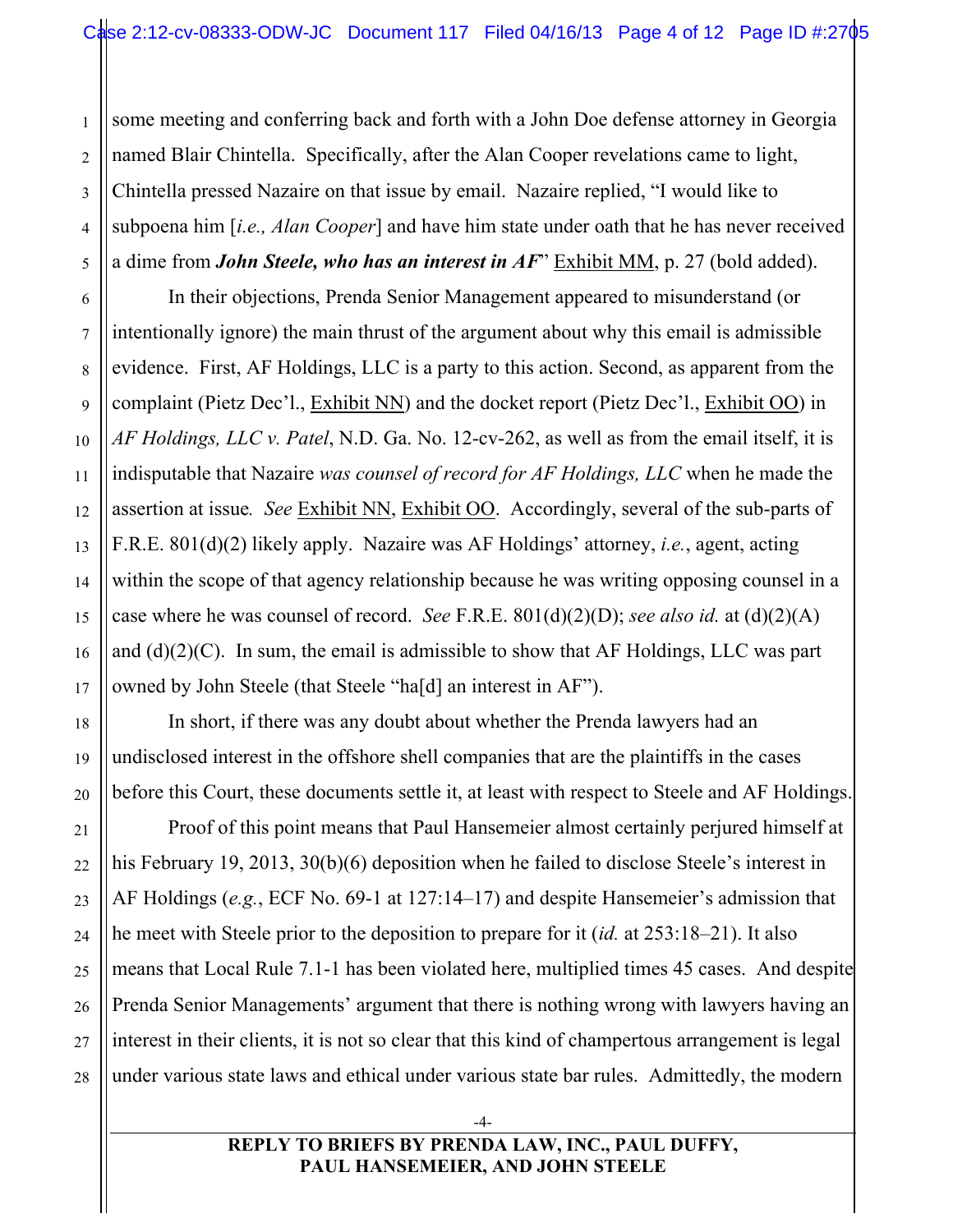trend has been toward allowing some forms of champerty and maintenance; most notably, the loosening of contingent fee rules and allowance of third party lawsuit financing. *See*  Paul Bond, *Making Champerty Work: An Invitation to State Action*, 150 U. Pa. L. Rev. 1297 (2002). However, the arrangement here is quite different, and much more unsettling. Further, maintenance is still on the books in Illinois (720 ILCS 5/32-12), where Prenda was based, and barratry is still a crime in California (Cal. Pen. Code  $\S$  158).<sup>3</sup>

## **(b) Brent Berry's Declaration Should Be Afforded Little Weight, If Any**

This Court gave Prenda and its associated attorneys specific notice on February 7, 2013, that they would be in serious trouble if Alan Cooper's allegations were true. ECF No. 48 at 9. As noted above, waiting to present Berry's declaration until the eleventh hour, after the parties have been on notice of the issues for months, and after both evidentiary hearings, echoes prior gamesmanship. The whole document is inadmissible hearsay, full of double hearsay, and the Court would be justified in not considering it at all.

Even if the Court does consider it, the Berry declaration should be afforded little weight because credibility problems are apparent on the face of the document itself. Berry reveals that he is the real estate agent listing the sale of Steele's Minnesota property. ECF No. 108-3, ¶ 16. Indeed, according to Berry's Remax website, his sale of Steele's property closed on February 28, 2013. Pietz Dec'l., ¶ 8, Exhibit PP. Accordingly, Berry's February 15, 2013, declaration was made a week before closing the sale of Steele's property, which would have yielded Berry a substantial commission (and, thus, motive). *Id.* It is also notable that the Berry declaration was signed *the same week* the multiple complaints for defamation were filed against Mr. Cooper, et al. *E.g.*, N.D. Ill. No. 13-cv-1569, ECF No. 1.

Moreover, assuming, *arguendo*, that Berry's outrageous (and shameful) character assassination of Mr. Cooper is all true, does that really rebut the allegation that the lawyers here control the shell companies through the use of straw men? Is the Court to believe that Prenda Senior Management was taking litigation instructions from a relatively unsophisticated "client" they paint as mentally unstable and murderous? Berry's

-5-  $3$  Citing these statutes to rebut Prenda's argument should not be construed as criminal prosecution.

### **REPLY TO BRIEFS BY PRENDA LAW, INC., PAUL DUFFY, PAUL HANSEMEIER, AND JOHN STEELE**

 $\frac{1}{3}$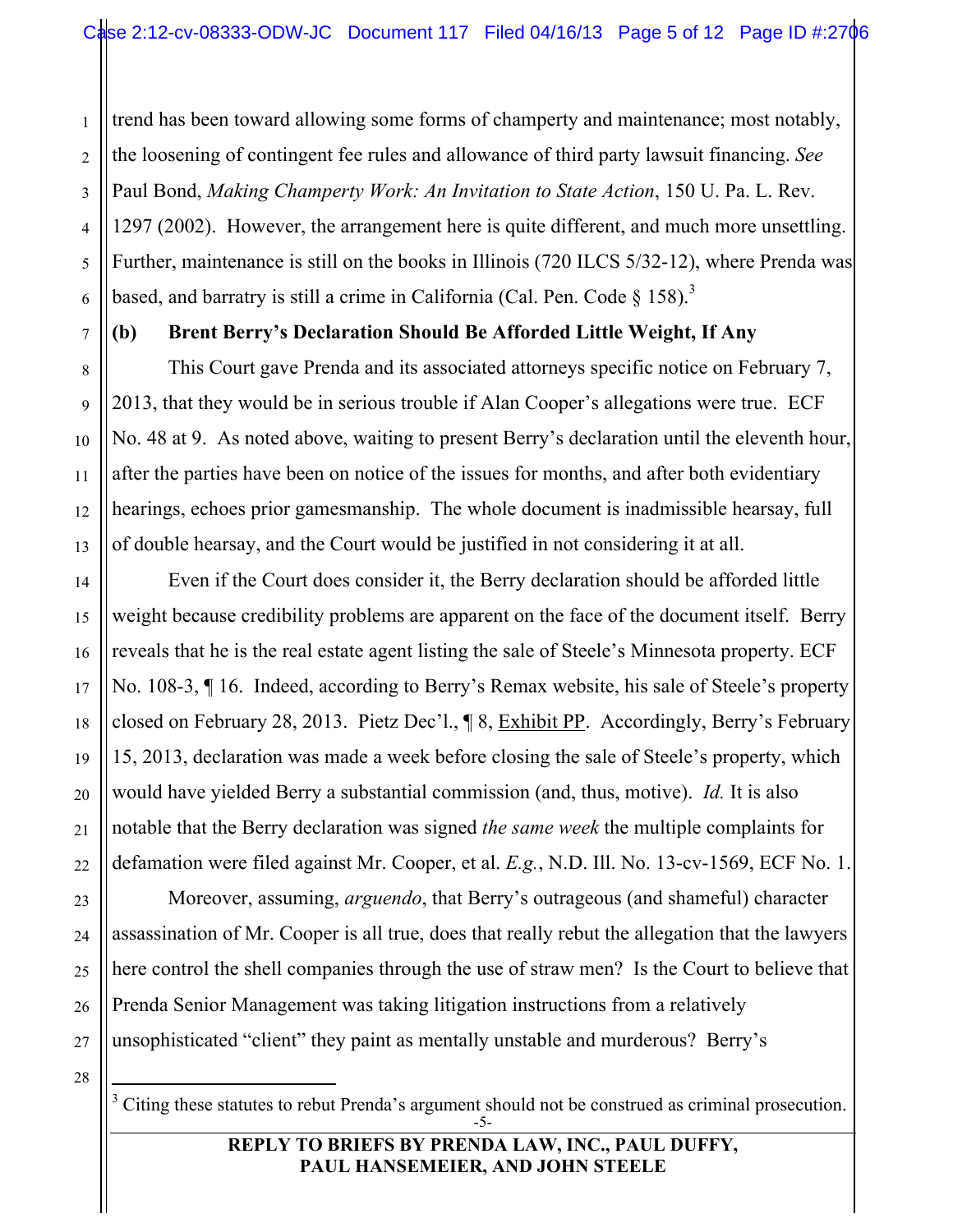allegations, even if true, further support the idea that Cooper was a straw man.

Finally, it is notable that nobody, including Berry and Steele, has actually denied the truth of any of Alan Cooper's sworn testimony at any point in these proceedings.

In short, the Berry declaration is no substitute for live testimony, it should not be credited, and, even if it is all true, it does not solve Prenda's problems.

## **(c) Starting in December, 2012, After the Court Vacated Subpoenas and Allowed the Limited Discovery re: Alan Cooper, "Paul" Started Authoring Pleadings**

A review of document metadata for the pleadings electronically filed in this case shows "Paul" taking over in December of 2012. The pleadings filed early in this case were created by "SH01" and "SH05". However, starting in December of 2012, someone named "Paul" started authoring pleadings, including the motion to sanction undersigned counsel and the motion to disqualify Judge Wright. Schoen Dec'l., ¶¶ 24–28. Based on Gibbs' testimony, this would likely be Paul Hansemeier, not Paul Duffy. *See* ECF No. 58 ¶¶ 4–6.

### **(d) The Investigation of "Snapshot" Infringement**

The assertions made by Prenda Law, Inc.'s purported expert are misleading on the "snapshot" infringement issue. As explained in detail in the accompanying Schoen declaration, while technically possible, it is *highly unlikely* that only a few pieces of a BitTorrent file would be viewable, even with the VLC player. Schoen Dec'l. ¶¶ 5-23. Further, the kind of forensic sleuthing Prenda's expert talks about is beyond the technical skills of most people, and there is no allegation the John Does did anything of the sort.

Prenda Senior Management cites *Feist* in support of their argument that the "snapshot" theory of copyright infringement is legally sufficient. *See Feist Publ'ns, Inc. v. Rural Tel. Serv. Co.*, 499 U.S. 340, 361 (1999). However, in *Feist*, the Supreme Court stated "To establish infringement, two elements must be proven: (1) ownership of a valid copyright, and (2) copying of constituent elements of the work that are original. . . . Certainly, the *raw data does not satisfy the originality requirement*.") (emphasis added). *Id.* Recently, Judge Gwin cited this very passage from *Feist* in support of the court's conclusion in a BitTorrent case that "this Court is unconvinced that Plaintiff has even

> -6- **REPLY TO BRIEFS BY PRENDA LAW, INC., PAUL DUFFY, PAUL HANSEMEIER, AND JOHN STEELE**

28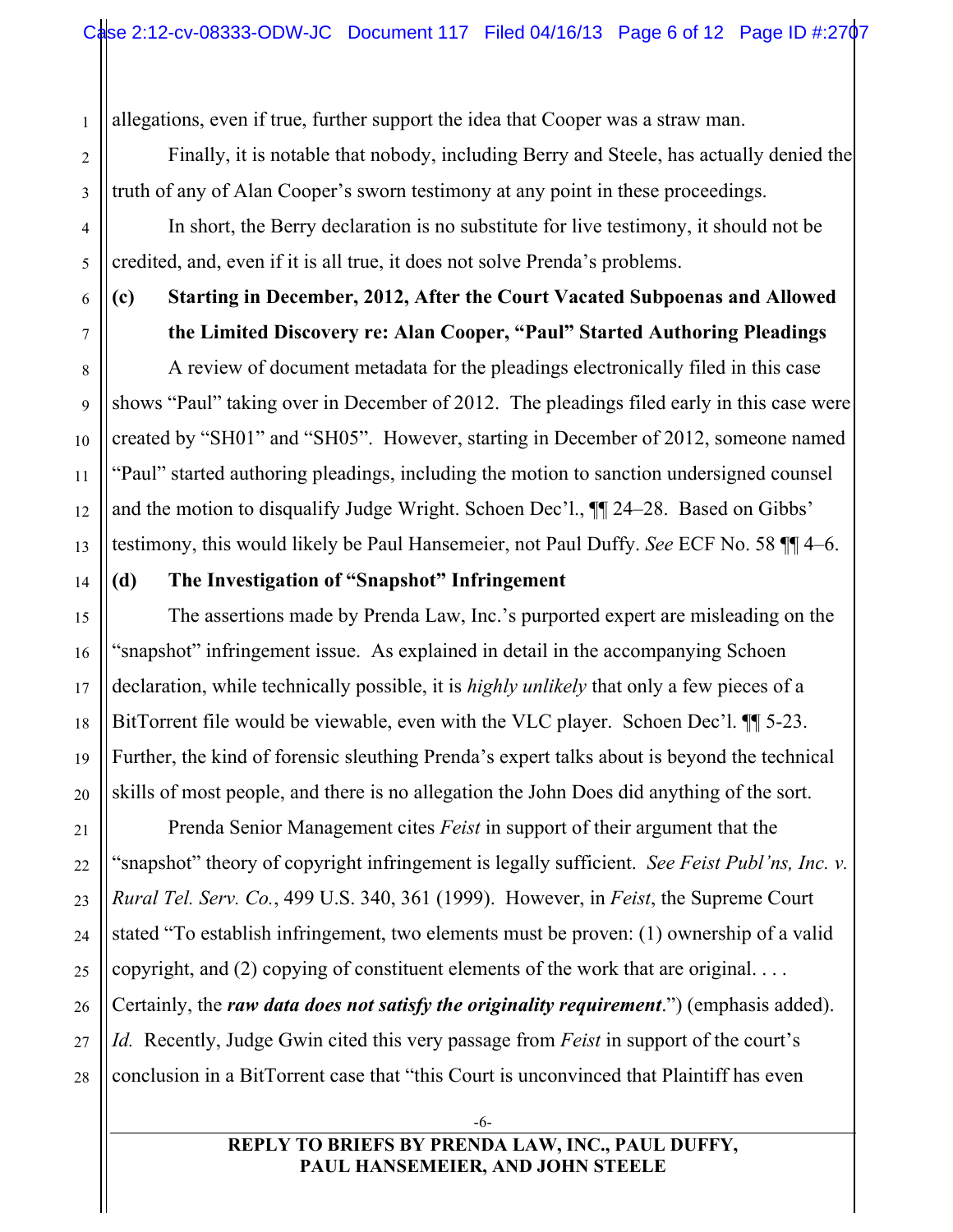1 2 3 4 5 pleaded a *prima facie* case of copyright infringement. [*fn 35; citing id.*] Here, *Plaintiff provided only an IP address snapshot*, and seeks to use that information alone to justify their motion for discovery. . . . the mere indication of participation weakly supports Plaintiff's conclusions." *Night of the Templar, LLC v. John Does 1-25,* N.D. Oh. No. 13 cv-396, ECF No. 5, 4/10/13, p. 6–7 (emphasis added).

In short, plaintiff's alleges, at most, *de minimis* copying and distribution of raw data, which is not sufficient to state a claim for copyright infringement in good faith. *Id.* Under the circumstances of this kind of case, that kind of allegation alone is not objectively reasonable, or, alternatively, is not enough to justify early discovery, or to survive a 12(b)(6) motion. *See also* ECF No. 52, at 26:7–27:7 (noting the "circumstances" of these cases that should be considered as part of the Rule 11 analysis).

6

### **(e) Civil Sanctions and the Consequences of Fifth Amendment Invocations**

Helpfully, in 2011, Judge Navarro analyzed relevant Ninth Circuit law applicable to a situation where a *plaintiff in a civil action* asserts a Fifth Amendment privilege against self-incrimination. *Schemkes v. Presidential Limousine*, 2011 U.S. Dist. LEXIS 16579 (D. Nev. 2011) (No. 09-cv-1100, 2/18/11) *citing Lyons v. Johnson,* 415 F.2d 540, 542 (9th Cir. 1969) (dismissing plaintiff's case where he refused to participate in discovery by invoking Fifth Amendment privilege) *and Campbell v. Gerrans,* 592 F.2d 1054, 1057 (9th Cir. 1979) (distinguishing *Lyons*); *see also Doe v. Glanzer*, 232 F.3d 1258, 1264 (9th Cir. 2000) (explaining the case-specific inquiry a fact-finder should undertake in deciding whether to drawn an adverse inference from invocation of the Fifth Amendment in civil litigation)*; Eagle Hospital Physicians, LLC v. SRG Consulting, Inc.*, 561 F.3d 1298, 1303–07 (11th Cir. 2009) (affirming sanction striking plaintiff's complaint with prejudice and awarding fees to defendant, after plaintiff took Fifth, where district court undertook careful balancing and made specific findings, including a finding that no lesser sanction was adequate); *Swann v. City of Richmond*, 462 F. Supp. 2d 709, 713 (E.D. Va. 2006) (in considering motion by defendant to compel plaintiff's answers to deposition questions over Fifth Amendment objection, Court considered four factors: (1) validity of invocation of the

### -7- **REPLY TO BRIEFS BY PRENDA LAW, INC., PAUL DUFFY, PAUL HANSEMEIER, AND JOHN STEELE**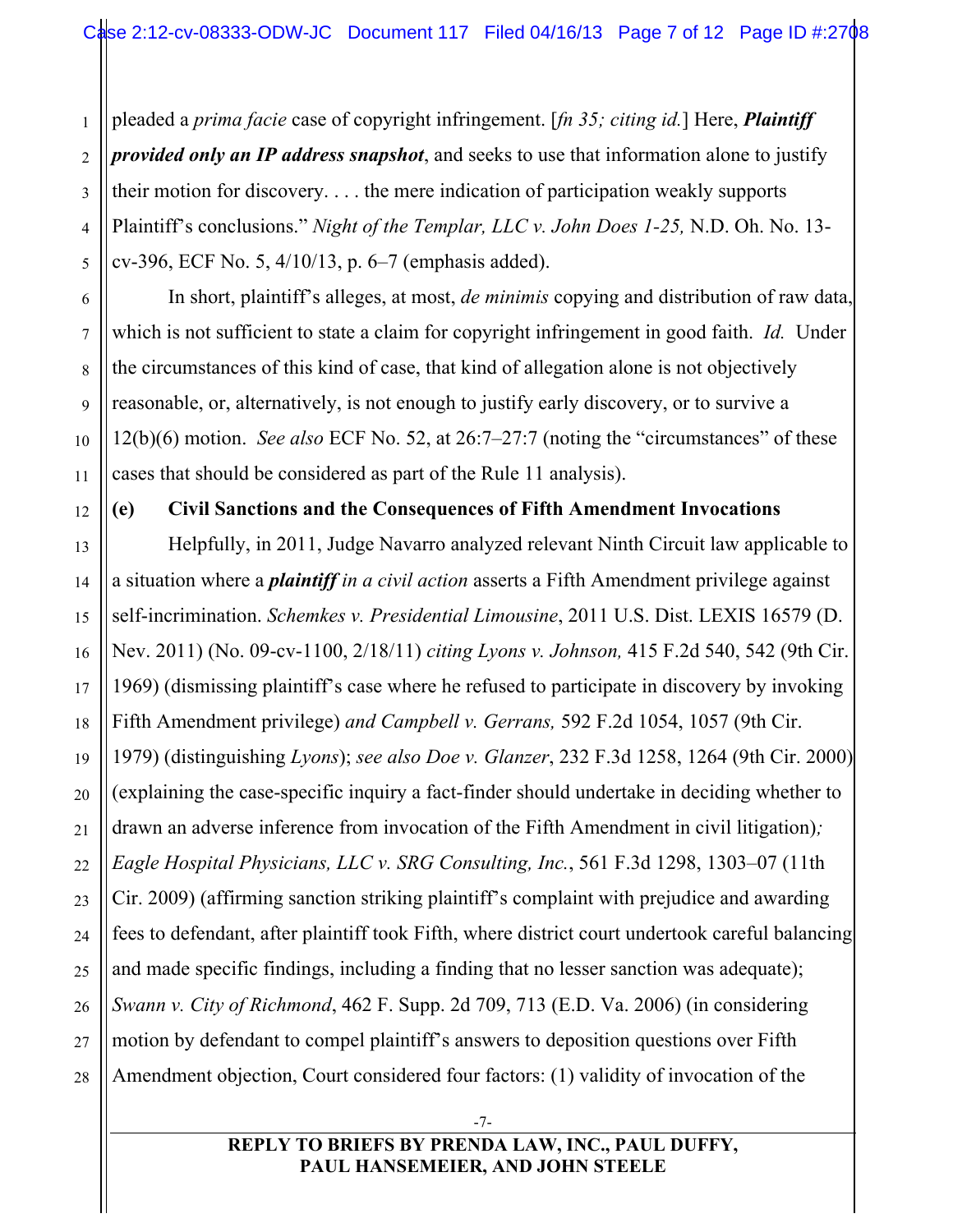privilege; (2) "cost" to plaintiff of invoking it; (3) nexus between privileged topics and heart of lawsuit; (4) could defendant obtain the privileged information from other sources).

In what can only be described as a sad indictment of the legal profession, research reveals that there is actually *another* case where *counsel* took the Fifth when being questioned by the Court about civil litigation he was conducting. *In re: Bisys Securities Litigation*, S.D.N.Y. No. 12-cv-3840, ECF No. 182, 4/20/2009 (Rakoff, J.) (Tr. of Hr'g.).<sup>4</sup> In *Bisys,* class action plaintiffs' attorney Cauley, through his own counsel, invoked his Fifth Amendment right and declined to answer any questions regarding "unavailability" of \$9 million in class settlement funds he was supposed to be holding in trust. *Id.* at p. 3–5. Judge Rakoff stated, "Since this is a civil matter, although Mr. Cauley has the right to invoke his Fifth Amendment privilege, as he has just done, in effect, across-the board, the Court can and at this stage does draw an adverse inference. . .that Mr. Cauley has either misappropriated or otherwise misallocated these funds." *Id.* at p. 5. Thus, the Court referred the matter to the U.S. Attorney's Office and the Court's grievance committee. *Id.* 

Here, Prenda Senior Management argues that this civil action has become a criminal proceeding, and that their blanket<sup>5</sup> invocations of their Fifth Amendment rights against self-incrimination should "not be used to formulate presumptions against them." *See* ECF No. 108, p. 2. They also argue that undersigned counsel "represents no party with an interest in the proceedings" *Id.* at 6. This is all incorrect

Just because a Court indicates that it believes crimes or disbarrable conduct may have occurred does not mean that the case would then metamorphose into a criminal proceeding wherein no adverse inferences may be drawn. *See Bisys, supra,* at 5. Referring Cauley's apparent misconduct to the U.S. Attorney's office did not stop Judge Rakoff from drawing adverse inferences in *Bisys*. *Id.* 

Under the circumstances of this civil action, it might be appropriate to sanction Gibbs and Prenda Senior Management *solely* on the basis of the inferences drawn from the

 $\frac{1}{4}$ <sup>4</sup> Pietz Dec'l., Exhibit OO.

<sup>-8-</sup>  $<sup>5</sup>$  It is highly doubtful whether Prenda Senior Management's refusal to testify at all was a proper</sup> invocation of the Fifth Amendment privilege. The arguments herein assume that it *was* proper.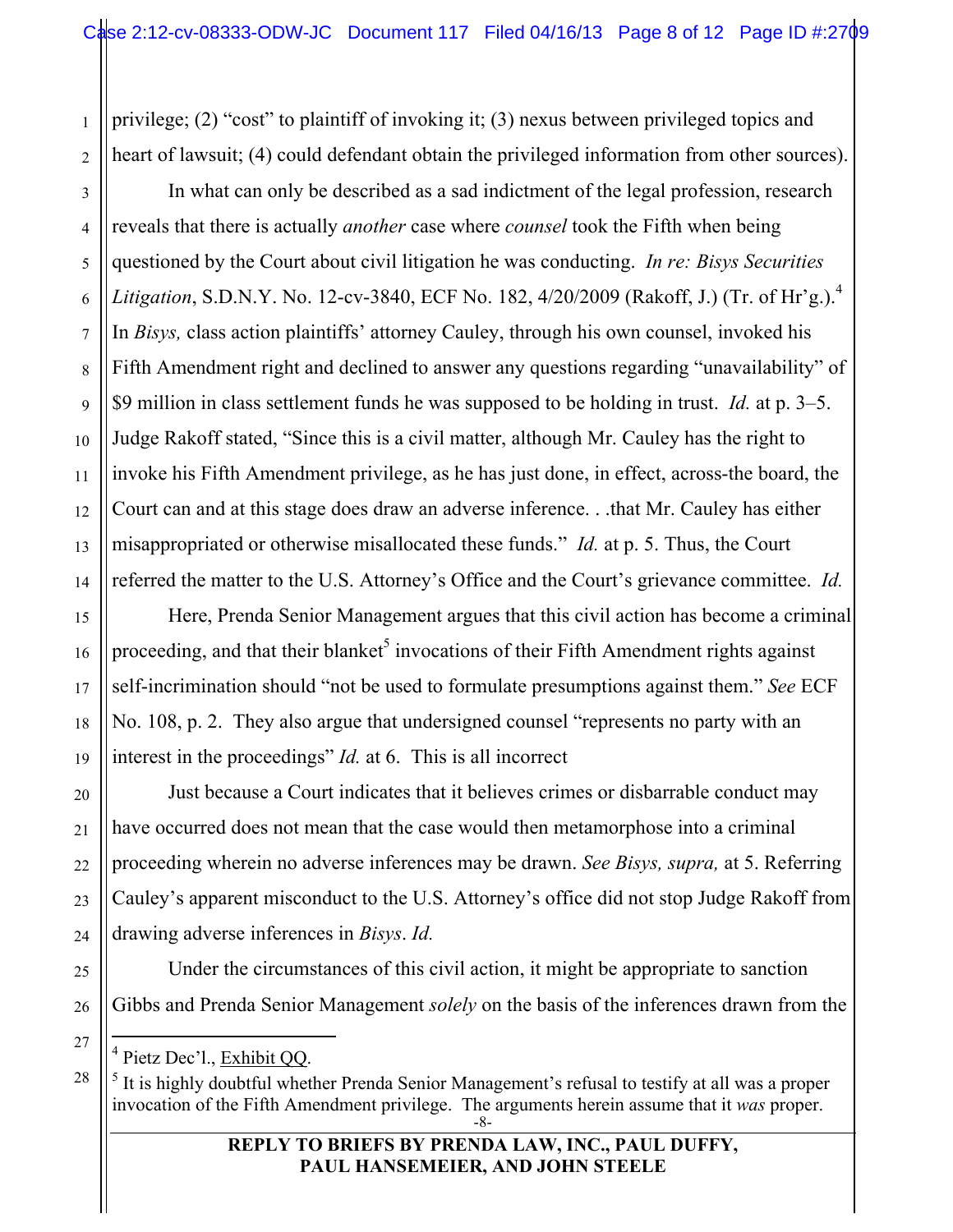latter's silence. However, the better approach would be to weigh that silence and the appropriate inferences that should be drawn from it together with the *other record evidence*, which is ample. *See, e.g., Eagle Hospital, supra*, 561 F.3d at 1304–05.

Prenda Senior Management refused to answer *any* questions, and their total silence meant the putative John Doe was denied an opportunity to probe the affirmative defense of unclean hands, as well as all other issues material to a defense on the merits. Essentially, this case has devolved into a Mexican standoff of finger pointing and hiding behind the Fifth Amendment, with the result being that both the Court and the Does are left wanting for answers on *all* relevant questions. Total silence prejudiced putative John Doe's defense and supports drawing adverse inferences. *See Swann, supra,* 462 F. Supp. 2d at 713.

Prenda is still in the position of using the Fifth Amendment both as a shield and as sword. Prenda may have put the sword down temporarily by dismissing the complaint *without* prejudice, but given the time and expense the putative Doe defendant in 12-cv-8333 has already incurred in defending this case and exposing Prenda's bad faith conduct, allowing Prenda to stonewall now, but potentially re-file later hardly seems fair. *Schemkes, supra*, 2011 U.S. Dist. LEXIS 16579 at \*7 (explaining why a plaintiff cannot use the [Fifth Amendment] privilege as both a sword and shield); *citing Lyons, supra,* 415 F.2d at 542.

Accordingly, under the circumstances here, the Court should strike the plaintiff's complaint with prejudice. 6 *See Eagle Hospital, supra*, 561 F.3d at 1304–05 (affirming district court's sanction striking complaint with prejudice and awarding defendant fees and costs based on detailed findings, including finding that no lesser sanction would suffice).

Prenda's argument that undersigned counsel "represents no party with an interest in the proceedings" is disingenuous. Prenda, for its part, has built a business on treating ISP subscribers *as if they are defendants*. ECF No. 40-1 at ¶¶ 21–28. They certainly pretended the ISP subscriber *was the defendant* when they tried to slip their unopposed early discovery request past this Court, stating that, "The information requested by Plaintiff [*via* 

27

28

1

2

3

4

5

6

7

8

9

10

11

12

13

14

15

16

17

18

19

20

21

22

23

24

25

<sup>-9-</sup> 6  $\delta$  In that event, the putative John Doe would arguably become entitled to attorneys' fees as the prevailing party under Section 505 of the Copyright Act even though he was never served; as noted below, there are also alternative reasons why the putative John Doe should be awarded fees.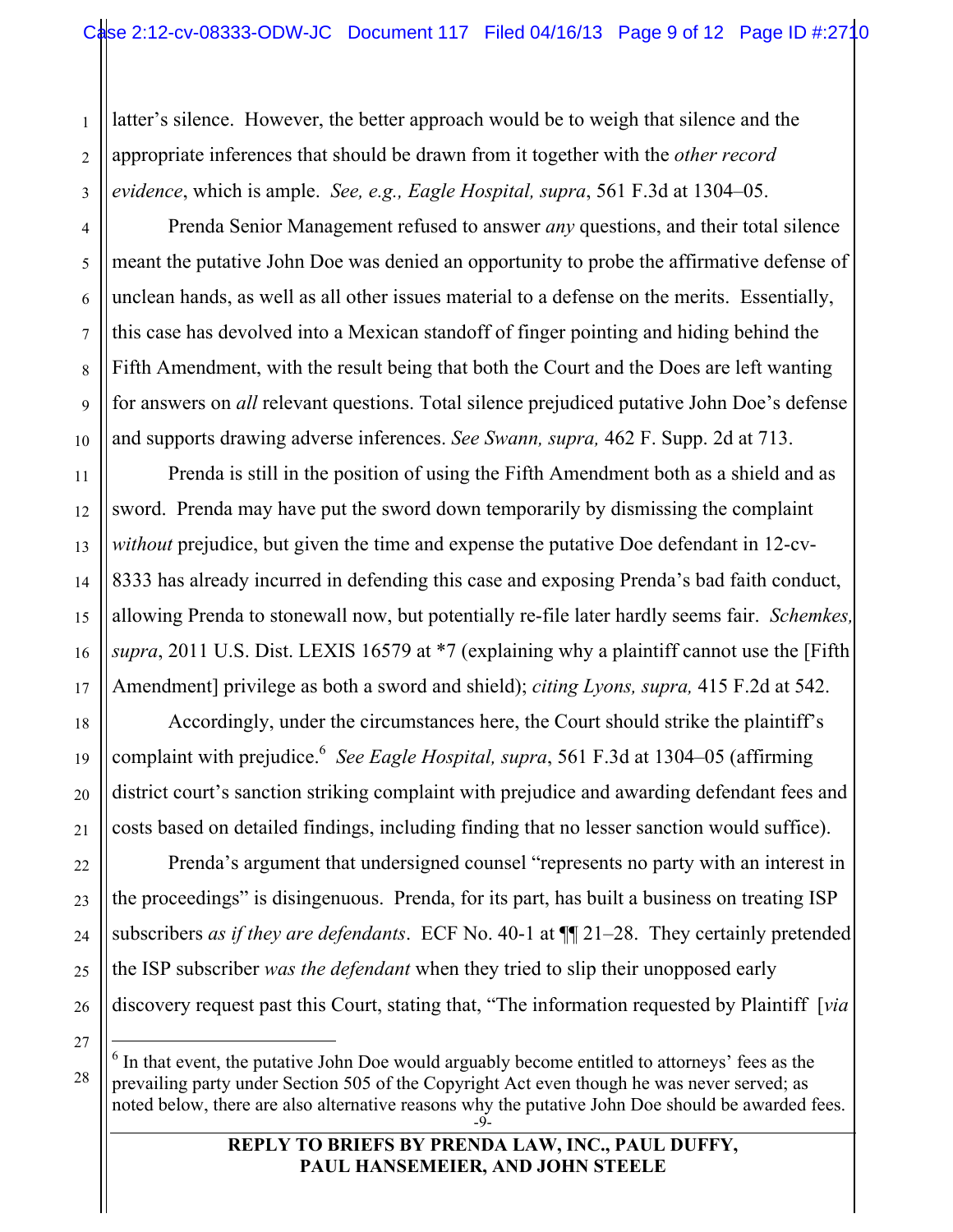*the ISP subpoena*] is limited in scope to the basic identifying information of John Doe." ECF No. 8 at 6:24–25. Prenda should be judicially estopped from now complaining that the ISP subscriber is fighting back, given that the ISP subscriber was sucked into this morass by Prenda's prior argument to this Court that the ISP subscriber *is the defendant*. 7

Moreover, whether the ISP subscriber's status is that of John Doe defendant, a third party, or somewhere in between, whatever his status, given plaintiff's bad faith, an attorneys' fee sanction here is perfectly appropriate. *Mount Hope Church v. Bash Back*, 705 F.3d 418, 425 (9th Cir. 2012) (where plaintiff acts in bad faith with respect to issuance of subpoena, it is appropriate to award sanctions both to subpoena recipient and to affected non-party with interest in subpoenaed information); *Huntair, Inc. v. Climatecraft, Inc*., 254 F.R.D. 677, 679-80 (N.D. Okla. 2008) (non-party awarded attorneys' fees in connection with challenging overbroad subpoena); *see generally Roadway Express v. Piper*, 447 U.S. 752, 767, 100 S. Ct. 2455, 65 L. Ed. 2d 488 (1980) (district court may impose attorney's fees against counsel who willfully abuse judicial process).

Where a litigant bears the expense of investigating and uncovering a party's bad faith conduct, a sanction award commensurate with that expense is an appropriate exercise of the Court's inherent authority. *In re Avon Townhomes Venture*, 2012 Bankr. LEXIS 1410 (B.A.P. 9th Cir. 2012) (non-precedential) ("The Appellants contend that the bankruptcy court imposed criminal sanctions because the sanction award 'did not compensate anyone' but rather 'punished the [A]ppellants in an effort to vindicate the trial Court's process.' Appellants' Opening Br. at 5. However, *the sanction amount was commensurate with the expense to the estate of investigating and uncovering the Appellants' bad faith conduct*. Such compensatory sanctions are within the court's inherent authority. *In re DeVille*, 361 F.3d at 546. Furthermore, compensatory sanctions are not considered criminal penalties: 'Civil penalties must either be compensatory or designed to

<sup>-10-</sup> 7 Prenda—Gibbs specifically—has been pulling a bait and switch on this point for years. *See, e.g., Boy Racer, Inc. v. Does 1-52*, 2011 WL 7402999 (N.D. Cal. 2011) (Court is surprised when, after obtaining discovery by telling Court ISP subscriber *is* the defendant, Gibbs later changes his position and argues that ISP subscriber was merely third party who cannot be served).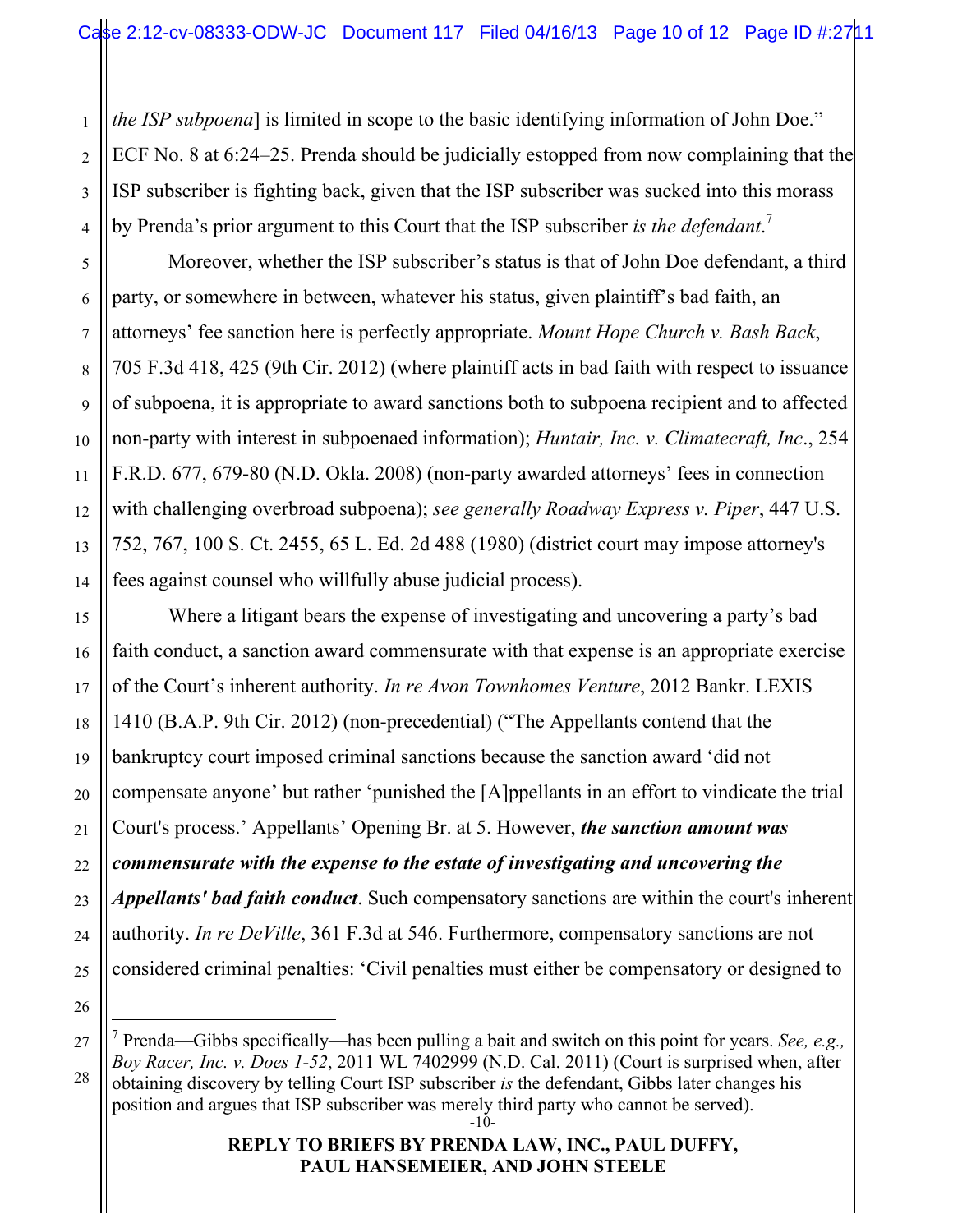coerce compliance.' *F.J. Hanshaw*, 244 F.3d at 1137-38; *Lasar v. Ford Motor Co.*, 399 F.3d 1101, 1110 (9th Cir. 2005) (sanctions that compensate for any harm caused are civil); see also *In re Dyer*, 322 F.3d at 1197.)").

In response to Prenda Senior Management's arguments, on one point, the putative John Doe amends his prior request for relief. If the Court were to rely on its inherent authority to assess a civil penalty *payable to the Court*, it might be reversed due to the lack of a jury. *See F.J. Hanshaw Enters. v. Emerald River Dev., Inc.*, 244 F.3d 1128, 1141 (9th Cir. 2001). However, a jury and independent prosecutor are not required with respect to awarding a substantial *compensatory* civil sanction to the putative John Doe defendant in 12-cv-8333, over and above the attorneys' fees and costs already substantiated (see ECF No. 102; plus Pietz Dec'l ¶ 11). Similarly, a compensatory award might be made to each of the other ISP subscribers who received notice from their ISPs about a Prenda subpoena in the 45 related cases before this Court. *See id.* at 1142–44.

 "Capable of repetition yet evading review" essentially describes Prenda's entire litigation model. By their own admission in the spring of 2012, Prenda had sued over 15,000 John Doe defendants, but never served any of them. Exhibit F. Here, in typical fashion, seeing trouble ahead, they tried to "cut [their] losses and run out of court, using Rule 41 as an emergency exit." *See Cooter & Gell v. Hartmarx Corp.*, 496 U.S. 384, 390 (1990). Compensating an individual who, on his own dime, fights a bully like Prenda—*and wins*—incentivizes resolution of future "troll" suits on the merits, rather by extortionate "settlements." Similarly, compensating ISP subscribers targeted for abuse will help deter future misconduct. Accordingly, substantial compensatory sanctions are justified.

The evidence is clear: Prenda and its lawyers have engaged in pervasive bad faith conduct that has harmed dozens here and tens of thousands nationally, all while Steele bragged publicly to Forbes about making millions while doing so. Based on the evidence, AF Holdings, LLC, Ingenuity 13, LLC, Prenda Law, Inc., Brett Gibbs, John Steele, Paul Hansemeier, and Paul Duffy should all be sanctioned. So there is some hope of collection, given the offshore entities and "trust," the sanction should be payable jointly and severally.

-11-

## **REPLY TO BRIEFS BY PRENDA LAW, INC., PAUL DUFFY, PAUL HANSEMEIER, AND JOHN STEELE**